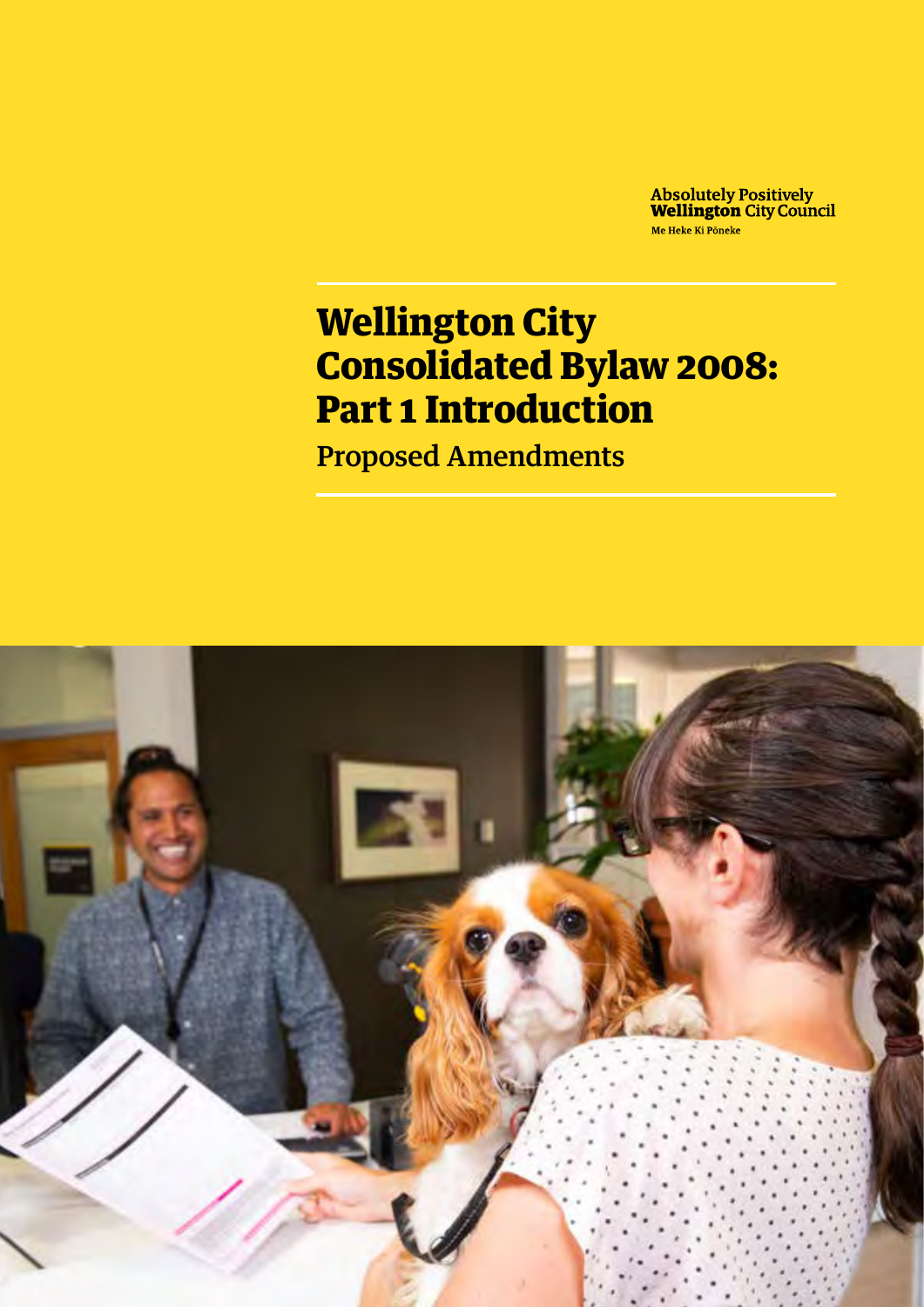### Summary of information Have your say

Wellington City Council is reviewing the *Wellington City Consolidated Bylaw 2008: Part 1 Introduction*, which presents provisions that are common to all parts of the Consolidated Bylaw or are not already in a component part and need to be included in a bylaw to be given effect.

As part of that review we propose to keep the bylaw with proposed amendments to remove content that is no longer required or no longer needs to be presented in a bylaw.

The review of the bylaw is a requirement under the Local Government Act 2002, and the amendments proposed do not change or alter any existing public rights and obligations.

The proposed amended bylaw is attached.

The Council is undertaking consultation by this statement of proposal provided online, and will receive submissions by mail or by email.

To have your say on the proposed amendments you can:

- email any comment to: [policy.submission@wcc.govt.nz](mailto:policy.submission@wcc.govt.nz)
- write a submission and send it to: Freepost 2199, Wellington City Consolidated Bylaw Review 2019, PO Box 2199, Wellington 6140.

Please provide your contact details (name and a way of contacting you) in any submission.

Feedback is welcome on any aspect of the proposed amended bylaw. The Council does not have specific questions for the public to consider.

Written submissions open on Friday 6 September 2019 and close at 5pm on Friday 11 October 2019.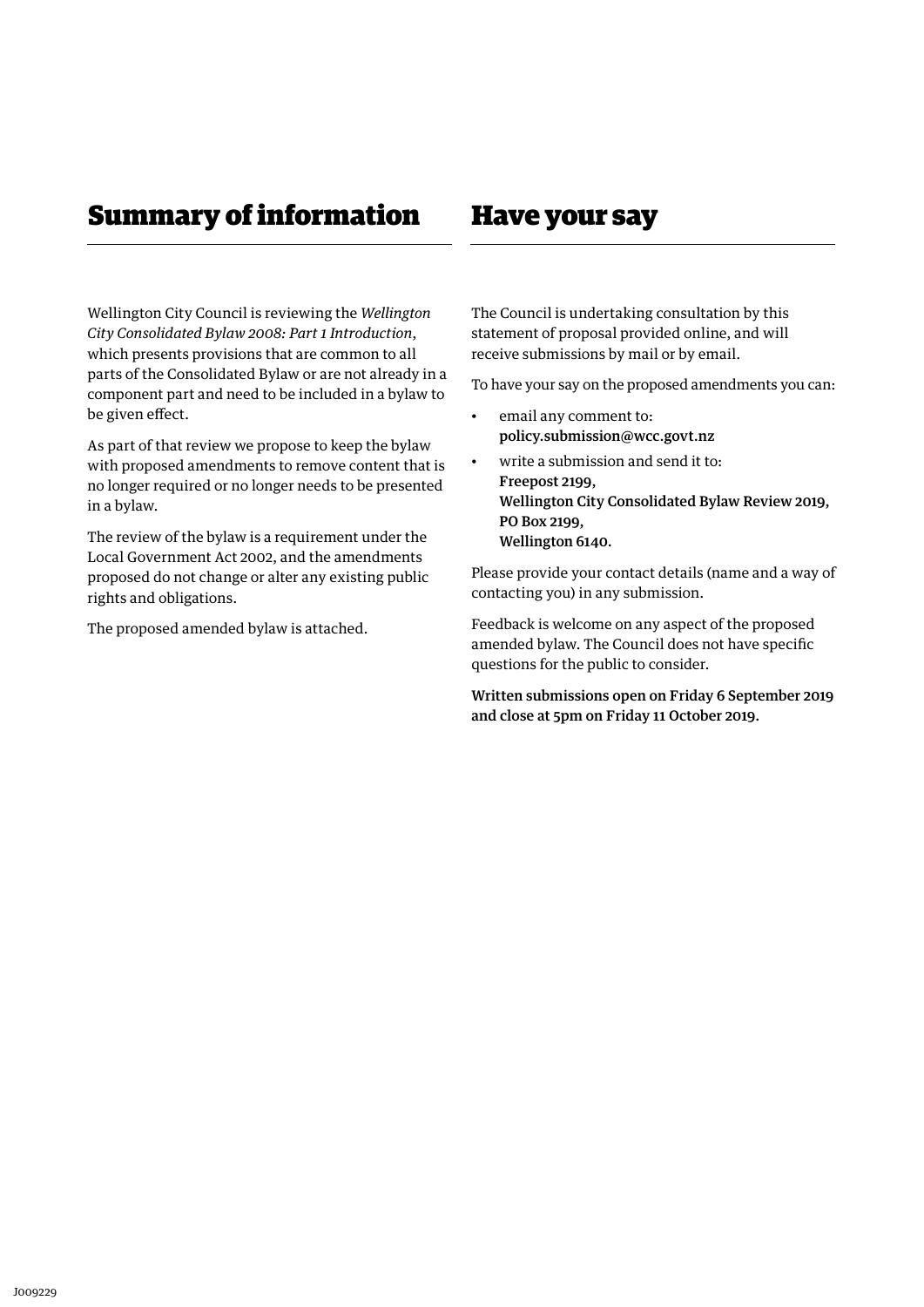### Privacy Statement Next steps

Submissions may be made available in their entirety to elected members and the submissions or a summary of submissions may be published (but not contact details). Personal information may be used for the administration of the consultation process including informing you of the outcome of the consultation. All information collected will be held by Wellington City Council, 101 Wakefield Street, Wellington, with submitters having the right to access and correct personal information.

Please submit your feedback by 5pm on Friday 11 October 2019.

A report on any feedback will be considered by the Council's City Strategy Committee in November, and the Council will make a final decision by December 2019.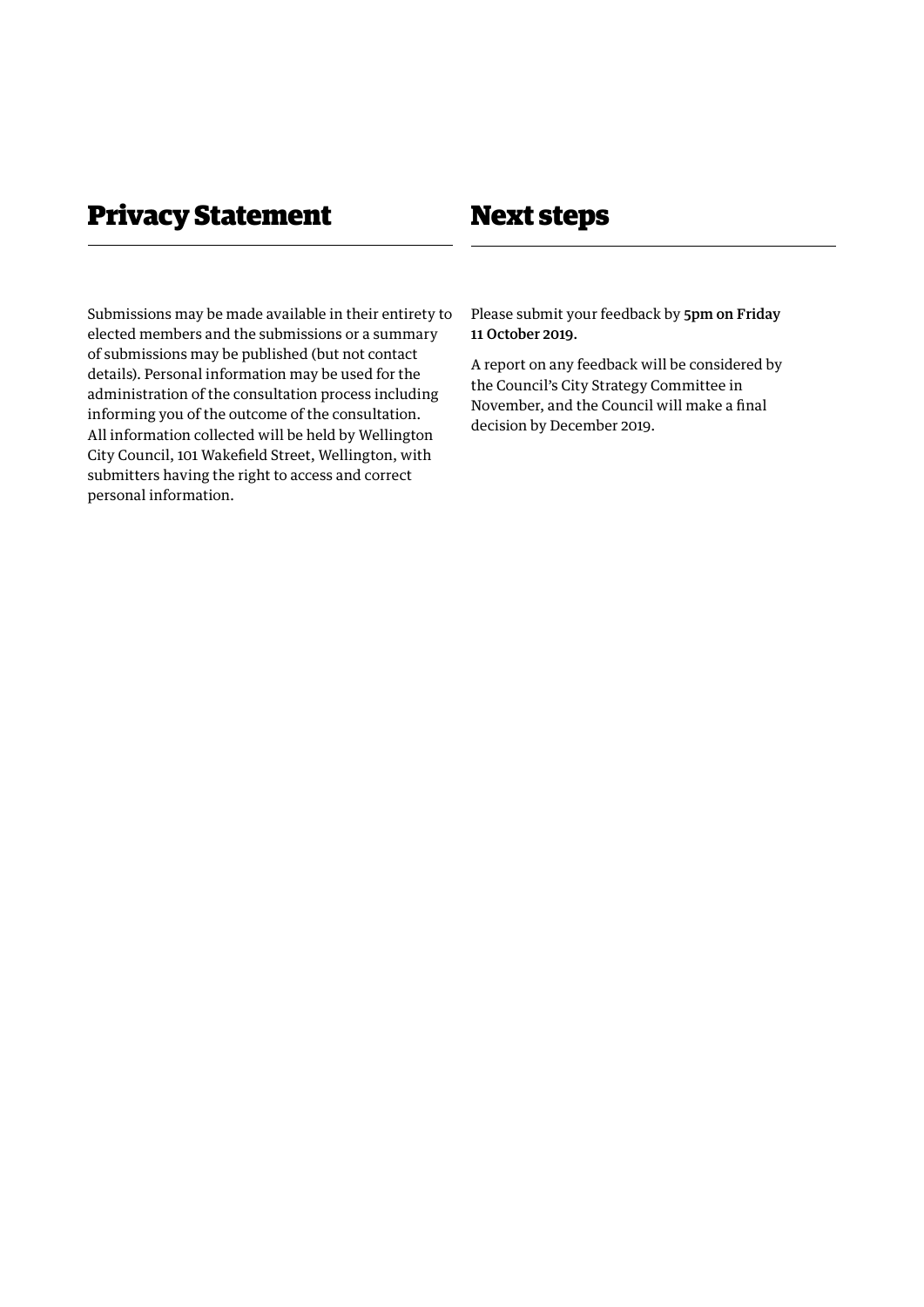## Statement of Proposal

## Proposed amendments to the Wellington City Consolidated Bylaw 2008: Part 1 Introduction

Wellington City Council is reviewing the *Wellington City Consolidated Bylaw 2008: Part 1 Introduction* (the bylaw), which presents provisions that are common to all part of the Consolidated Bylaw or are not already in a component part and need to be included in a bylaw to be given effect.

The Local Government Act 2002 requires bylaws to be reviewed at least every 10 years. Council officers consider the amendments proposed are of a technical nature and do not change or alter any existing public rights and obligations.

### **Current framework**

- The current bylaw has clauses on:
- Commencement
- Bylaws revoked
- Documents
- Licences, authority and permission
- **Fees**
- Refunds and Waivers
- **Notices**
- Service of notices
- Removal of works in breach of bylaws and recovery of costs
- Compliance waiver
- Discretionary Powers
- Interpretation
- General offences, and
- Continuing offences.

### **Description of proposed amendments**

The Council review and proposed amendments have sought to make the bylaw clearer, simpler, and only to contain those provisions which are intended to have legal effect.

Several of the clauses in the current bylaw were found to be redundant because they are either covered by legislation or state the obvious. The following clauses are proposed to be deleted:

- Notices. This clause is about writing to people and issuing notices and does not need to be in a bylaw.
- Service of notices. This clause is about how notices may be sent. This is covered in subject specific legislation, including the Companies Act 1993, Building Act 2004, and Dog Control Act 1996.
- Discretionary powers. This is about the Council being able to exercise a power that it has delegated to another party. The clauses represent the case as a matter of law under the Local Government Act 2002.
- General offences: Most of the offences are proposed to be deleted as they duplicate parts of the Local Government Act 2002 sections 229 and 239. Another clause is deleted because it appears to set up a separate offence of not complying with a notice, which is not necessary to add to the original bylaw offence. The offence of damaging Council property is retained.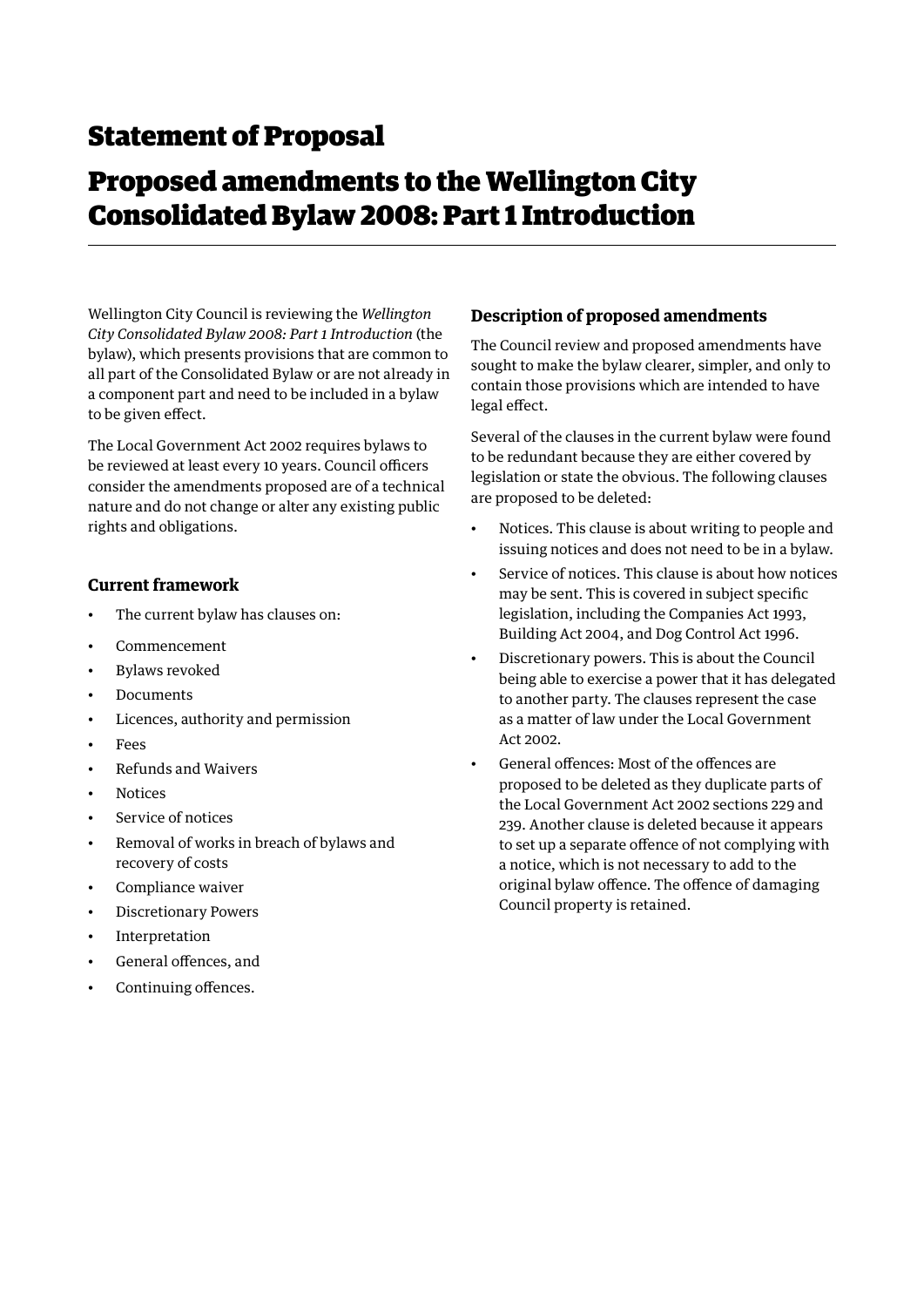#### **Drafting improvements**

The remaining content has been moved and renumbered to improve clarity. Clauses in relation to; documents, fees, waivers, and licences, authority and permissions have been condensed. Some definitions from the 'Interpretation' clause have been removed, and a reference to the Interpretation Act 1999 (the Act) has been added. The Act defines terms like 'person'. The Act applies to all legislation, and may apply to a bylaw if it is cited in the bylaw.

It is proposed to remove the date from the title of the Consolidated Bylaw. The component parts of the bylaw are on different review timeframes, so changing the date to 2019 could be confusing as it would imply all the component parts date to 2019. The date of most recent review will be published in the introductory text. This is the approach used in the other component parts of the Consolidated Bylaw. In the Council's stand-alone bylaws, the date of most recent review is noted in the title (e.g. Public Health Bylaw 2019) and in the text.

A copy of the proposed amended bylaw is provided below. Notes have been added for clarity, these are not a formal part of the bylaw.

#### **Reasons for continuing to have Part 1 of the Consolidated Bylaw**

The Council considers it is appropriate to continue to have a bylaw that provides for common administration aspects of the Consolidated Bylaw. Specifically, amended clauses; three to six must be in a bylaw to be given effect, but are not in all component parts of the bylaw. If the bylaw were allowed to lapse or be revoked, the Council may be unable, for example, to set fees and waiver fees for some activities under the component parts (e.g. Part 2: Animals). The 'bylaws revoked' clause, amended clause seven is retained for avoidance of doubt about matters considered under revoked bylaws.

#### **More information**

A copy of the current bylaw is available on the Council's website. [https://wellington.govt.nz/your](https://wellington.govt.nz/your-council/plans-policies-and-bylaws/bylaws/wellington-consolidated-bylaw-2008/part-1_-introduction)[council/plans-policies-and-bylaws/bylaws/wellington](https://wellington.govt.nz/your-council/plans-policies-and-bylaws/bylaws/wellington-consolidated-bylaw-2008/part-1_-introduction)[consolidated-bylaw-2008/part-1\\_-introduction](https://wellington.govt.nz/your-council/plans-policies-and-bylaws/bylaws/wellington-consolidated-bylaw-2008/part-1_-introduction)

A detailed description of all changes was considered by the Council City Strategy Committee on 22 August 2019. This description can be accessed in the meeting agenda [https://wellington.govt.nz/](https://wellington.govt.nz/your-council/meetings/committees/city-strategy-committee/2019/08/22) [your-council/meetings/committees/city-strategy](https://wellington.govt.nz/your-council/meetings/committees/city-strategy-committee/2019/08/22)[committee/2019/08/22](https://wellington.govt.nz/your-council/meetings/committees/city-strategy-committee/2019/08/22) or Council officers can send you a copy, contact: [policy.submission@wcc.govt.nz](mailto:policy.submission@wcc.govt.nz).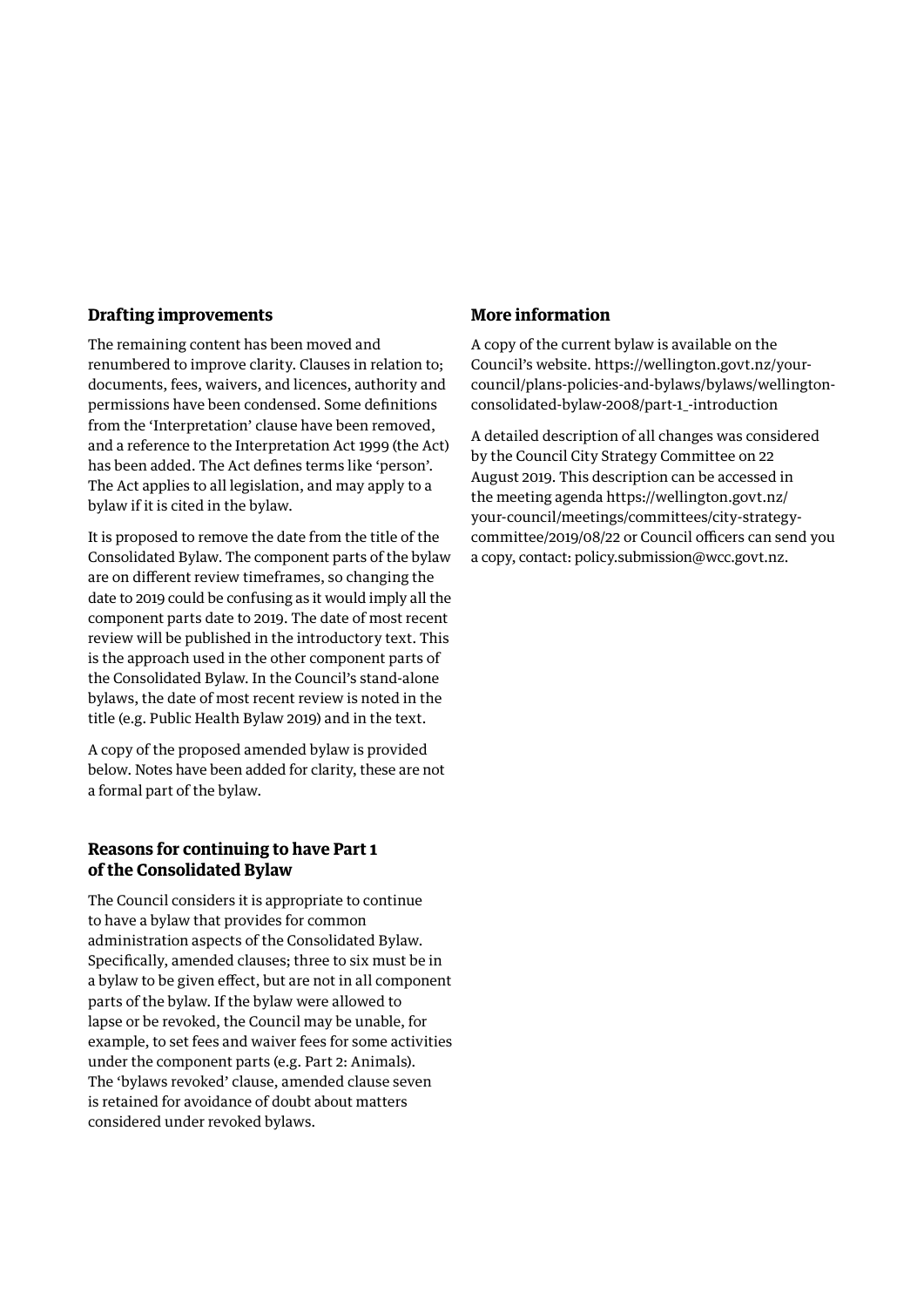### Proposed Amended Wellington City Consolidated Bylaw: Part 1 Introduction

This part of the Wellington City Consolidated Bylaw is made pursuant to Part 8 of the Local Government Act 2002. This part was adopted and came into force on 1 July 2008 and amended on [TBC].

#### **1. Purpose**

The purpose of this part of the Wellington City Consolidated Bylaw is to present provisions that are common to all parts of the Consolidated Bylaw or are not already in a component part and need to be included in a bylaw to be given effect.

#### **2. Interpretation**

2.1 The title of this Bylaw is 'Wellington City Consolidated Bylaw'.

*Note: The term 'this Bylaw' is used to refer to all component parts of the Wellington City Consolidated Bylaw, Parts 1 to 10.* 

- 2.2 The Interpretation Act 1999 applies to this Bylaw.
- 2.3 In this Bylaw, unless the context otherwise requires:

Council means the Wellington City Council.

District means the City of Wellington as defined from time to time under the procedures set out in the Local Government Act 2002.

Owner has the meaning given by the Local Government Act 1974.

Person has the meaning given by the Interpretation Act 1999 and may refer to an individual or a business.

Public place means any place that, at any material time, is open to or is being used by the public, whether free or on payment of a charge; and whether an owner or occupier

of the place is lawfully entitled to exclude or eject any person from that place, and includes any aircraft, hovercraft, ship or ferry or other vessel, train, or vehicle carrying or available to carry passengers for reward.

Rates Records means the rates records of the Council kept pursuant to the Local Government (Rating) Act 2002.

Road has the meaning given by the Local Government Act 1974.

#### **3. Fees, waivers, forms and processes**

- 3.1 The Council may by resolution prescribe or vary, any fee in respect of any matter provided for in this Bylaw.
- 3.2 The Council may refund, remit or waive any fee prescribed by this Bylaw or charge payable for a certificate, authority, permit or consent, or inspection by, the Council, for any reason it thinks fit.
- 3.3 The Council may prescribe the form of, and process to be followed for, any application, certificate, licence permit or other document, which is required under this Bylaw. These forms and processes may be altered or amended at any time.
- 3.4 An application to the Council can be made to waive full compliance with any provision of this Bylaw on the basis that it would needlessly injure or affect any person, the operation of any business, or cause loss or inconvenience to any person, without any corresponding benefit to the community.
- 3.5 On receipt of an application under clause 3.4, the Council may waive the strict observance or performance of any provision of this Bylaw and impose such other terms or conditions consistent with the intention and purpose of the Bylaw as the Council may think fit.